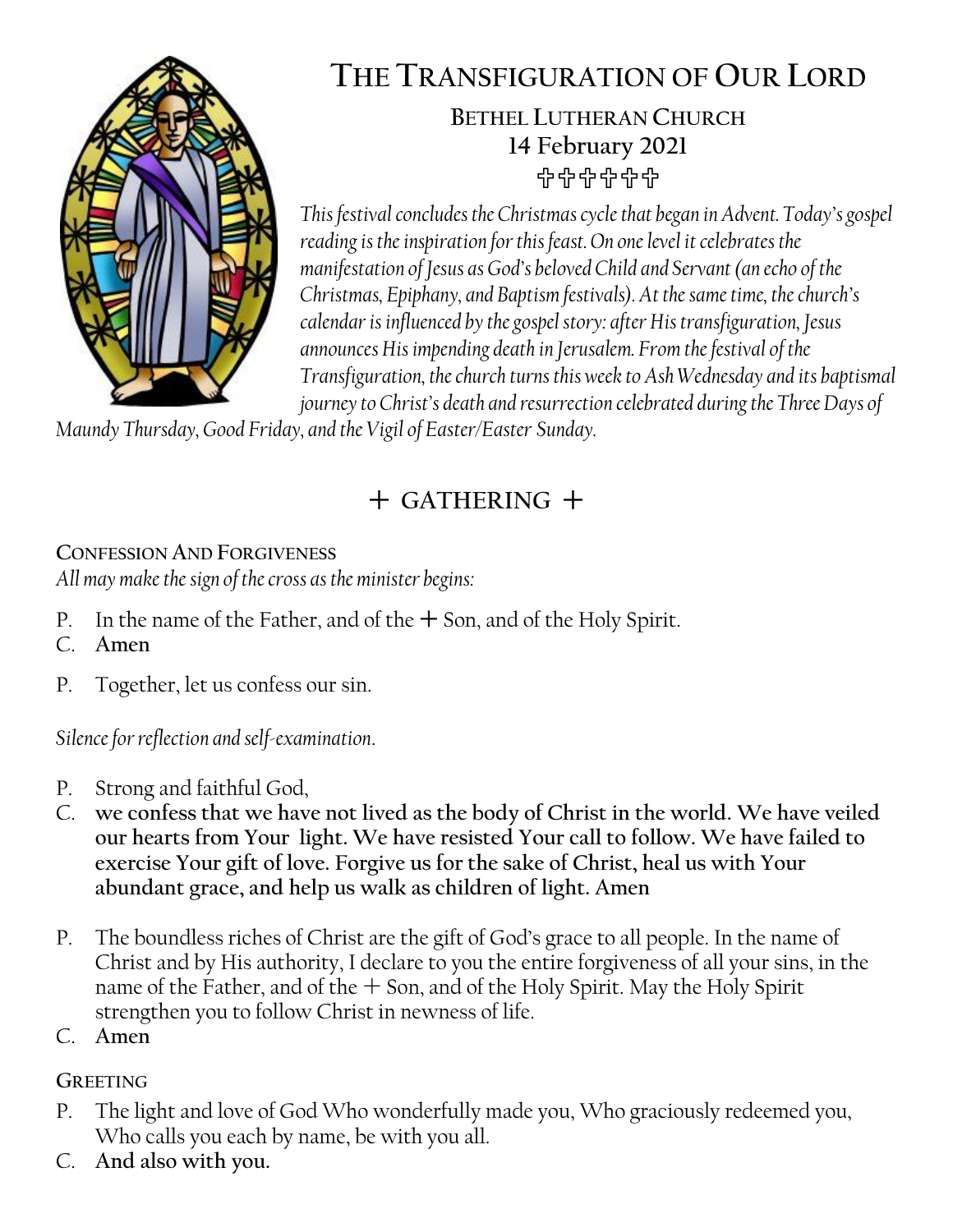#### **PRAYER OF THE DAY**

- P. Almighty God, on the mountain You showed Your glory in the transfiguration of Your Son. Give us the vision to see beyond the turmoil of our world and to behold the King in all His glory; through Your Son, Jesus Christ our Lord, Who lives and reigns with You and the Holy Spirit, one God, now and forever.
- **C. Amen**

## $+$ WORD<sup> $+$ </sup>

#### **FIRST READING: 2 Kings 2:1–12**

*Today's reading centers on the transfer of power and authority from the prophet Elijah to Elisha. Their travels, which retrace the path of Joshua back to Moab (the place where Moses died) and the parting of the waters, demonstrate that Elisha and Elijah are legitimate successors of the great prophet Moses.*

Now when the LORD was about to take Elijah up to heaven by a whirlwind, Elijah and Elisha were on their way from Gilgal. <sup>2</sup>Elijah said to Elisha, "Stay here; for the LORD has sent me as far as Bethel." But Elisha said, "As the LORD lives, and as you yourself live, I will not leave you." So they went down to Bethel. <sup>3</sup>The company of prophets who were in Bethel came out to Elisha, and said to him, "Do you know that today the LORD will take your master away from you?" And he said, "Yes, I know; keep silent."

4 Elijah said to him, "Elisha, stay here; for the LORD has sent me to Jericho." But he said, "As the LORD lives, and as you yourself live, I will not leave you." So they came to Jericho. <sup>5</sup>The company of prophets who were at Jericho drew near to Elisha, and said to him, "Do you know that today the LORD will take your master away from you?" And he answered, "Yes, I know; be silent."

 $\mathrm{^6}$ Then Elijah said to him, "Stay here; for the LORD has sent me to the Jordan." But he said, "As the LORD lives, and as you yourself live, I will not leave you." So the two of them went on.  $7$ Fifty men of the company of prophets also went, and stood at some distance from them, as they both were standing by the Jordan. <sup>8</sup>Then Elijah took his mantle and rolled it up, and struck the water; the water was parted to the one side and to the other, until the two of them crossed on dry ground.

<sup>9</sup>When they had crossed, Elijah said to Elisha, "Tell me what I may do for you, before I am taken from you." Elisha said, "Please let me inherit a double share of your spirit." <sup>10</sup>He responded, "You have asked a hard thing; yet, if you see me as I am being taken from you, it will be granted you; if not, it will not." <sup>11</sup>As they continued walking and talking, a chariot of fire and horses of fire separated the two of them, and Elijah ascended in a whirlwind into heaven. <sup>12</sup>Elisha kept watching and crying out, "Father, father! The chariots of Israel and its horsemen!" But when he could no longer see him, he grasped his own clothes and tore them in two pieces.

The Word of the Lord. **Thanks be to God.**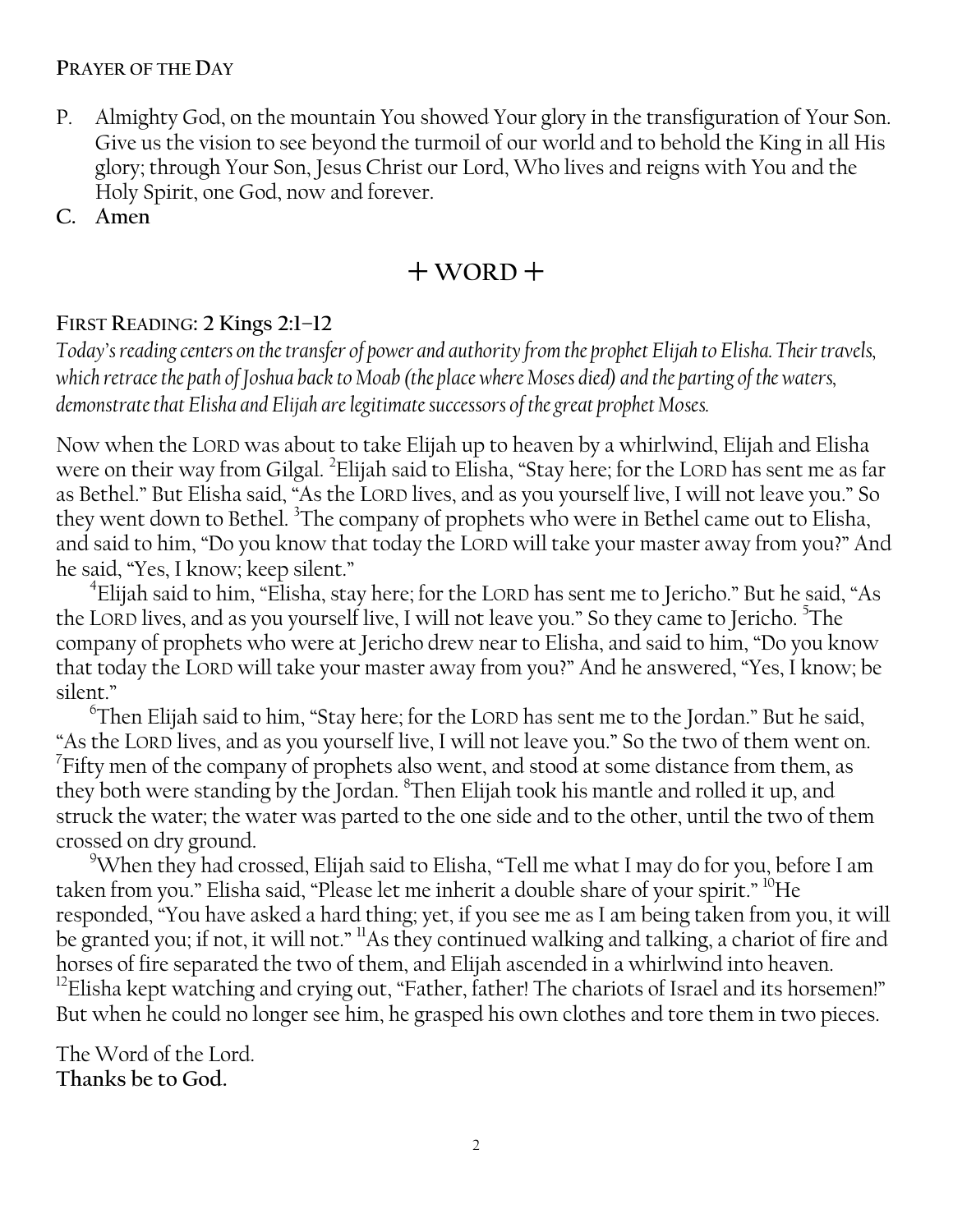### **Psalm 50:1-6**

The LORD, the God of gods has spoken; He has called the earth from the rising of the sun to its setting. <sup>2</sup>Out of Zion, perfect in its beauty, God reveals Himself in glory. <sup>3</sup>Our God will come and will not keep silence; before Him there is a consuming flame, and round about Him a raging storm.  $^4$ He calls the heavens and the earth from above to witness the judgment of His people. <sup>5</sup>"Gather before Me My loyal followers, those who have made a covenant with Me and sealed it with sacrifice."  $^6$ Let the heavens declare the rightness of His cause, for God Himself is judge.

### **SECOND READING: 1 Corinthians 4:3–6**

*The spotlight of Christian ministry is not on the people who carry out ministry but on the Lord Jesus Christ. Just as God made light shine out of darkness at creation, God makes the light of Jesus Christ shine in our lives through Christian ministry.*

And even if our gospel is veiled, it is veiled to those who are perishing. <sup>4</sup>In their case the god of this world has blinded the minds of the unbelievers, to keep them from seeing the light of the gospel of the glory of Christ, Who is the Image of God. <sup>5</sup>For we do not proclaim ourselves; we proclaim Jesus Christ as Lord and ourselves as your slaves for Jesus' sake. <sup>6</sup> For it is the God Who said, "Let light shine out of darkness," Who has shone in our hearts to give the light of the knowledge of the glory of God in the face of Jesus Christ.

The Word of the Lord. **Thanks be to God**.

### **HOLY GOSPEL: St. Mark 9:2–9**

*Mark's gospel presents the transfiguration as a preview of what would become apparent to Jesus' followers after He rose from the dead. Confused disciples are given a vision of God's glory manifest in the beloved Son.*

### C. **Glory to You, O Lord.**

Six days later, Jesus took with Him Peter and James and John, and led them up a high mountain apart, by themselves. And He was transfigured before them, <sup>3</sup>and His clothes became dazzling white, such as no one on earth could bleach them. <sup>4</sup>And there appeared to them Elijah with Moses, who were talking with Jesus. <sup>5</sup>Then Peter said to Jesus, "Rabbi, it is good for us to be here; let us make three dwellings, one for You, one for Moses, and one for Elijah." <sup>6</sup>He did not know what to say, for they were terrified.  $\mathrm{^{7}T}$ hen a cloud overshadowed them, and from the cloud there came a voice, "This is my Son, the Beloved listen to Him!" 8 Suddenly when they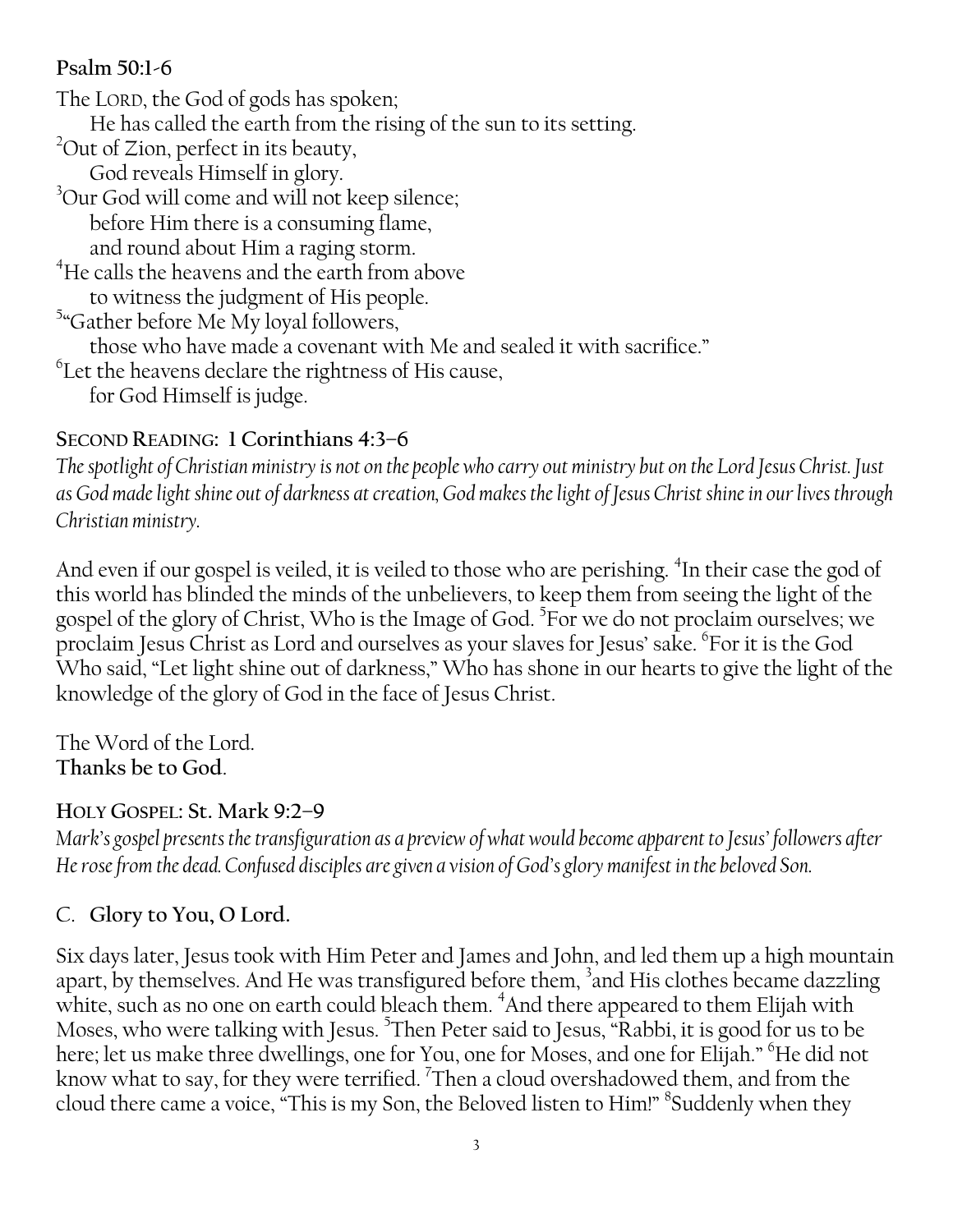looked around, they saw no one with them anymore, but only Jesus.

 $9^9$ As they were coming down the mountain, He ordered them to tell no one about what they had seen, until after the Son of Man had risen from the dead.

- P. The Gospel of the Lord.
- C. **Praise to You, O Christ.**

#### **SERMON**

#### **HYMN OF THE DAY** *How Good, Lord, to Be Here*



where  $Mo - ses$  and  $E - li - jah$  stand, your mes-sen-gers of old.  $g$ lo -  $r$ i - fied our re-demp-tion we hail your bod - y and see. long to hold the vi - sion bright and make this hill our we home. leave the mount, come with us but since you bid us to the plain.

#### **ANNOUNCEMENTS**

#### **NICENE CREED**

We believe in one God, the Father, the Almighty, maker of heaven and earth, of all that is, seen and unseen. We believe in one Lord, Jesus Christ, the only Son of God, eternally begotten of the Father, God from God, Light from Light, true God from true God, begotten, not made, of one Being with the Father. Through Him all things were made.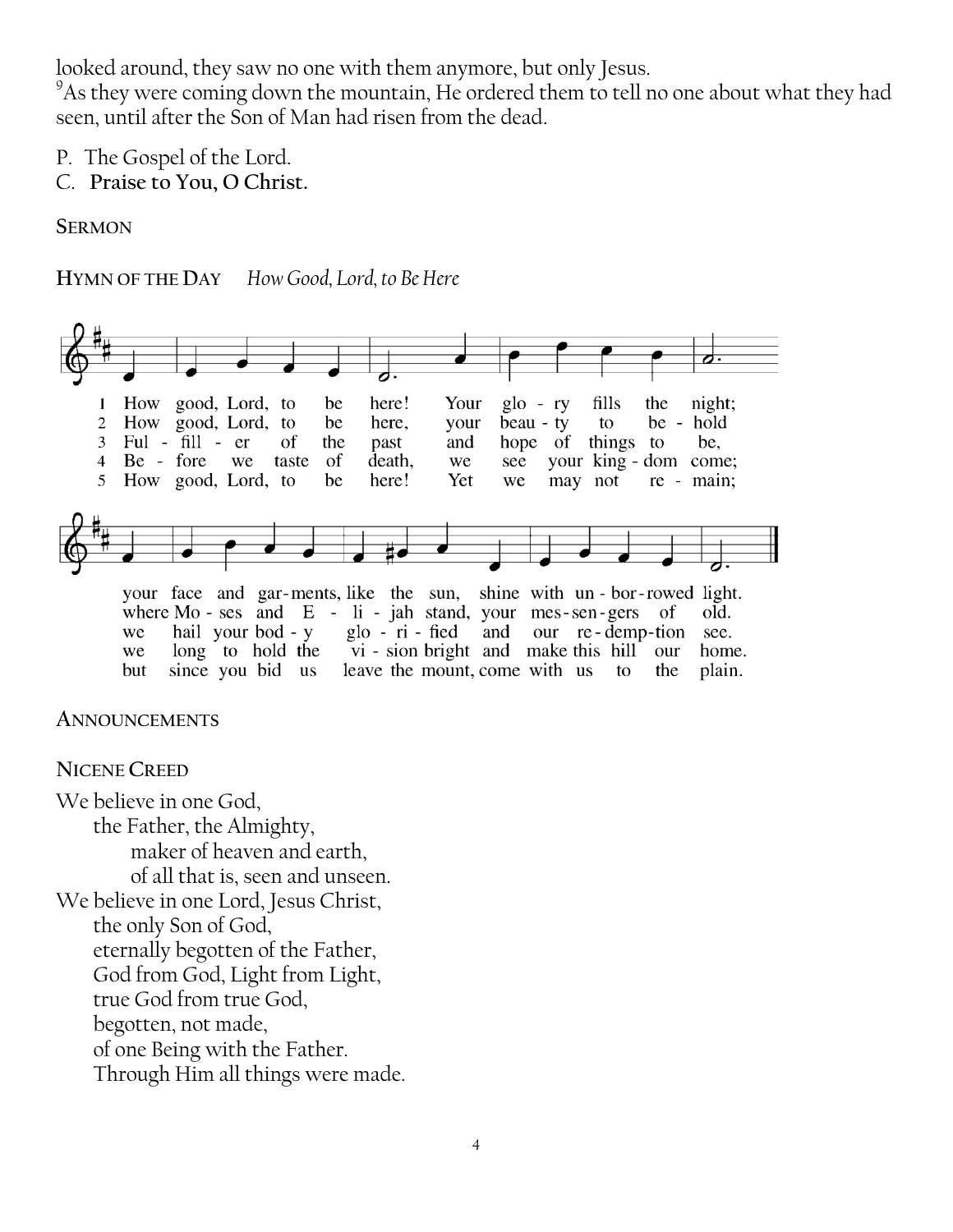For us and for our salvation He came down from heaven; by the power of the Holy Spirit He became incarnate from the virgin Mary, and was made man. For our sake he was crucified under Pontius Pilate; he suffered death and was buried. On the third day He rose again in accordance with the Scriptures; He ascended into heaven and is seated at the right hand of the Father. He will come again in glory to judge the living and the dead, and His kingdom will have no end. We believe in the Holy Spirit, the Lord, the giver of life, Who proceeds from the Father and the Son. With the Father and the Son He is worshiped and glorified. He has spoken through the prophets. We believe in one holy catholic and apostolic Church. We acknowledge one Baptism for the forgiveness of sins. We look for the resurrection of the dead, and the life of the world to come. Amen**.**

#### **PRAYERS OF THE PEOPLE**

Encouraged by the radiant light of God revealed to us in Jesus Christ, let us pray with boldness and confidence for the church, the world and all those in need. *A brief silence.*

O God of light, for communities of faith around the globe, for our own congregations, for all who minister, and for all Christians who cannot gather for communal worship, that You would show us Your face in the darkness and speak Your word to all the faithful, let us pray. **C. Have mercy, O God.**

O Morning Star, for the earth, for life forming in the darkness and ocean depths for creatures seen and unseen, that You would give us Your Spirit's guidance in our stewardship of our planet, let us pray.

### **C. Have mercy, O God.**

O Sun of righteousness, for our nation's leaders, for all who work for justice in our country and in nations around the world, for the citizens every nation, that You would give to them all integrity in service, courage to choose what is right, and a thirst to work for peace, let us pray. **C. Have mercy, O God.**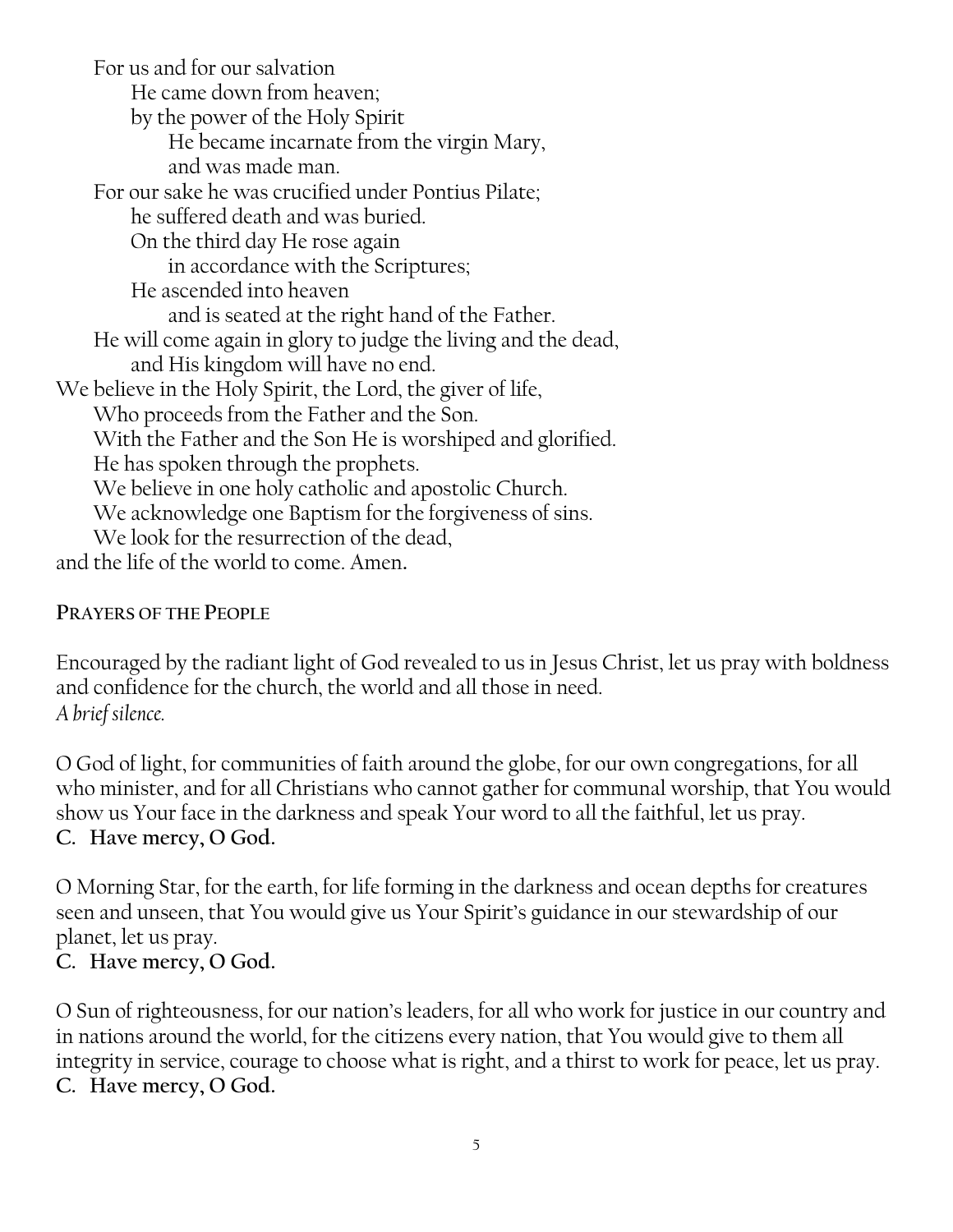Beautiful Savior, for those enduring famine, for those experiencing homelessness, for the people of Yemen and all who live in war zones, for those who especially on this Valentine's Day feel lonely, for those who are abandoned and all who must life apart from their loved ones, for all who are sick or suffering, especially Emily, Angie, Shirlee, Bill & Karen Pohlen, Bill Ningen, Carol, Sylvia, Jim and Norma, for the countless struggling with COVID-19 and for medical workers, and for all who await the vaccine, that You would bring healing and wholeness, let us pray.

### **C. Have mercy, O God.**

As we give thanks for all who have been washed in Your grace, shower us with Your Holy Spirit until the day when we will be united with Christ and all the saints in Your heavenly reign, let us pray.

### **C. Your mercy is great.**

Into Your hands, gracious God, we commend all for whom we pray, trusting in Your mercy; through Jesus Christ, our Lord.

#### **SHARING THE PEACE**

### **OFFERING/OFFERTORY PRAYER**

- P. Merciful God,
- **C. as You have blessed us with many gifts, so receive the offerings of ourselves, our time, and our possessions. Unite us as Your body, that we may be a light to all nations, through Jesus Christ our Lord. Amen**

# $+$  MEAL  $+$

### **THE GREAT THANKSGIVING**

- P. The Lord be with you. **C. And also with you.**
- P. Lift up your hearts. **C. We lift them to the Lord.**
- P. Let us give thanks to the Lord our God.
- **C. It is right to give God thanks and praise.**

#### **EUCHARISTIC PRAYER**

- P. Blessed are You … Your mercy and might.
- **C. Amen**
- P. In the night … and life-giving light.
- **C. Christ has died. Christ is risen. Christ will come again.**
- P. Lord, God, by Your Spirit … both now and forever.
- **C. Amen**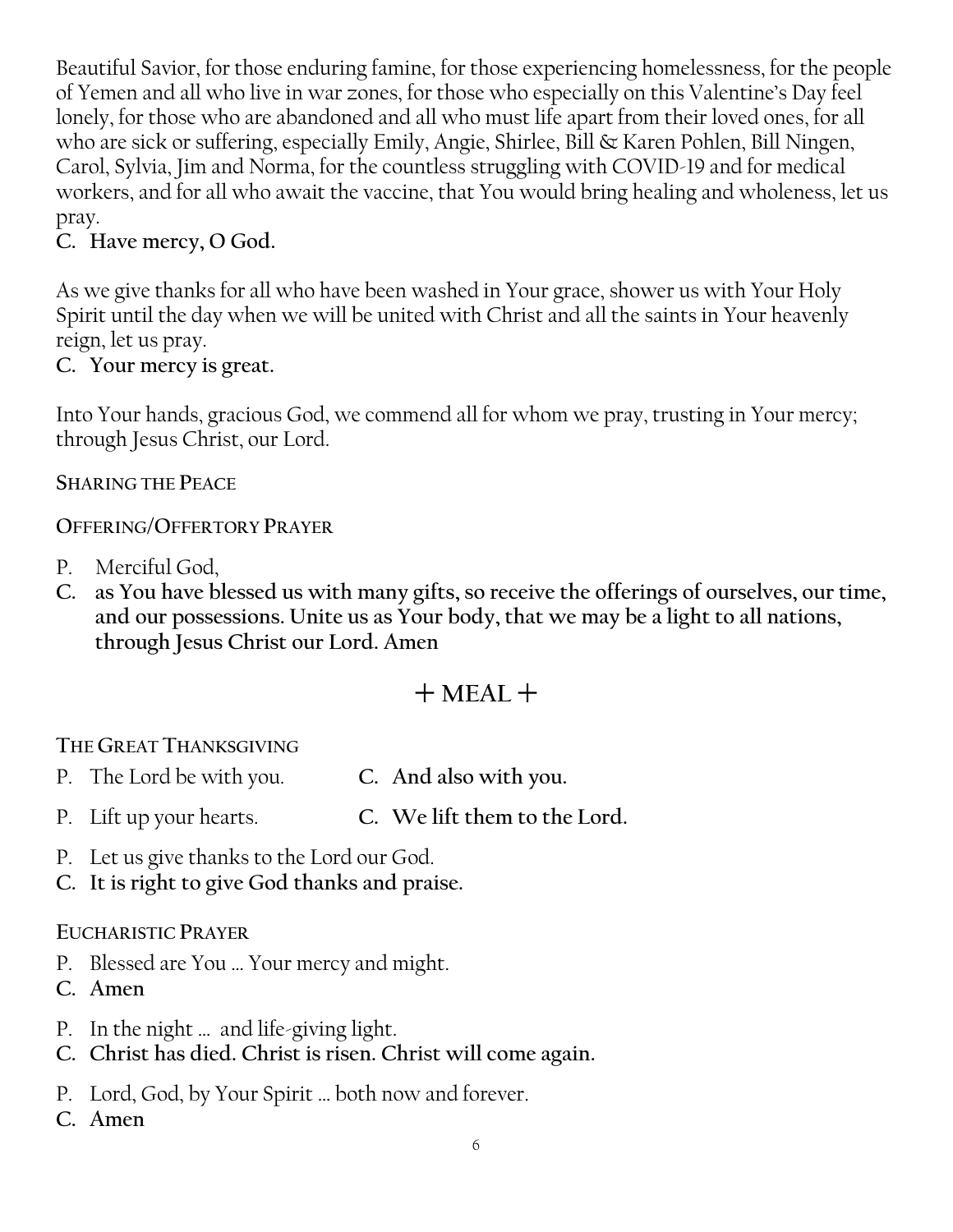### **LORD'S PRAYER**

**Our Father Who art in heaven, hallowed be Thy name, Thy kingdom come, Thy will be done, on earth as it is in heaven. Give us this day our daily bread; and forgive us our trespasses as we forgive those who trespass against us; and lead us not into temptation, but deliver us from evil. For Thine is the kingdom, and the power, and the glory, forever and ever. Amen.**

**DISTRIBUTION**

**POST-COMMUNION BLESSING**

P. The Body and Blood of our Lord Jesus Christ strengthen you and keep you in His grace.

**C. Amen.**

#### **POST-COMMUNION PRAYER**

- P. Lord, it is good for us to be here, for we have tasted Your glory in this holy meal. Continue Your goodness as we go out from here. Open our eyes to see Your face shining in every person, and send us to be Your servants in every place, for You are the life and light of all. In Jesus' name we pray.
- **C. Amen**

# $+$  SENDING  $+$

**"BURYING" THE ALLELUIA**

### **BENEDICTION**

- P. The God of glory dwell in you richly, name you beloved, and shine brightly on your path; and the blessing of almighty God, the Father, the  $+$  Son and the Holy Spirit be upon you and remain with you now and forever.
- **C. Amen.**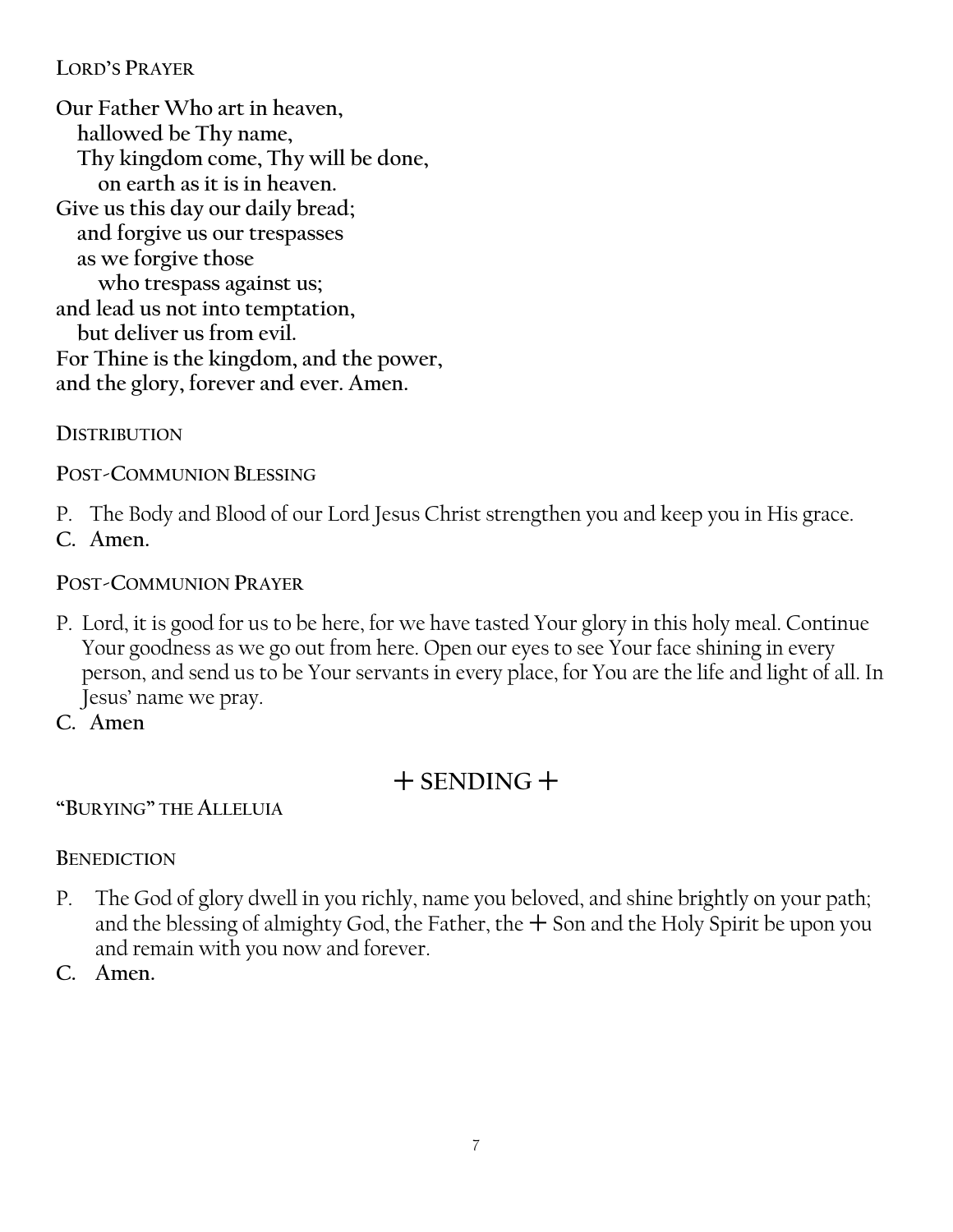**CLOSING HYMN** *Alleluia! Song of Gladness*



**DISMISSAL** 

- P. Go in peace. Be light for the world.
- **C. Thanks be to God.**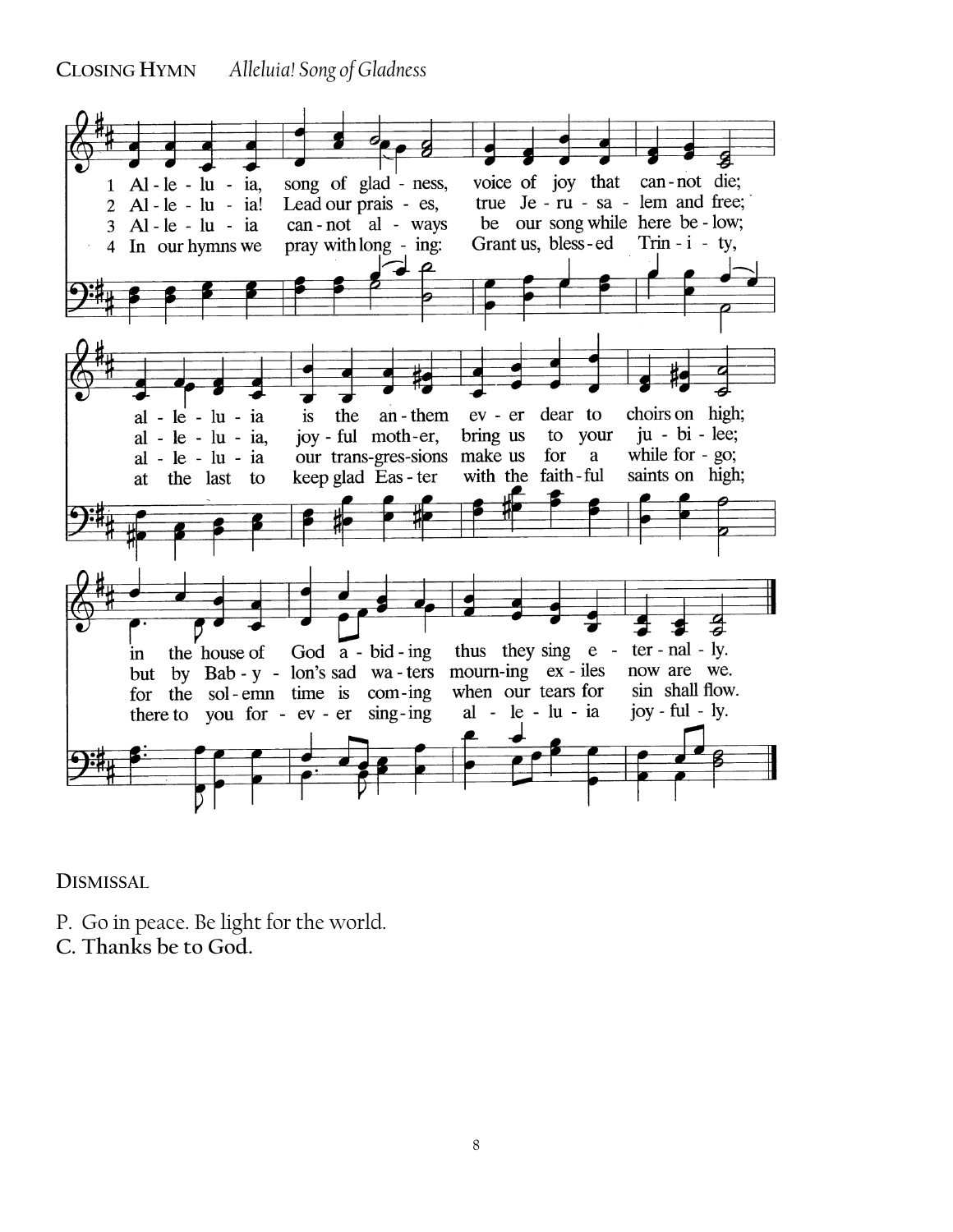### **Those who Serve:**

**Ministers:** All the People of God **Presiding:** Pastor Munter **Organist:** Terry Dybsetter **Reader**: Sara Wollum **Camera:** Josh Sumption **Projection:** James Kamrath/Kendon Knutson **Sound Room:** Ken Jeremiason, Jerome Bruns

### **How to reach us:**

Church Office: 507-296-4658 Pastor's House: 507-296-4558 Pastor's Cell: 507-828-1000 (call or text) Pastor's email: pastormunter@gmail.com Bethel email: bethel@ bethelofporter.com Bethel web page: www.bethelofporter.com



Emily Morton, Angie Denelsbeck Anderson Shirlee Gabbert, Bill and Karen Pohlen Bill Ningen, Carol Moon, Sylvia & Jim Pridahl Norma Dovre

### **February 7, 2021**

 General: \$2,104.50 (\$804.50 received through eGiving) Includes: \$1,000.00 from Hemnes Lutheran Church. Savings: \$20.00 for Organ.